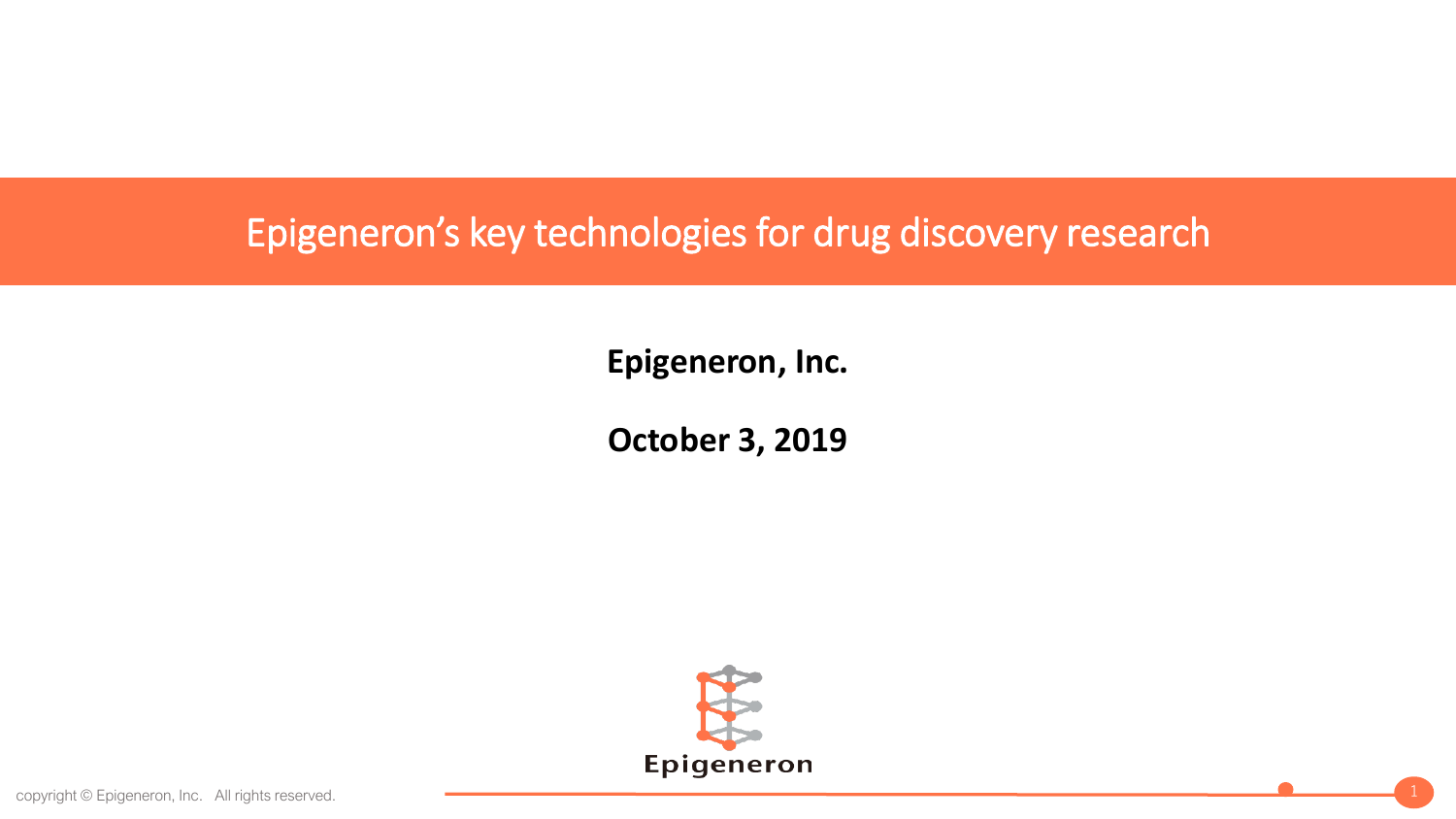



# **First-in-class drug target identification**

by locus-specific ChIP technology to identify novel drug targets which modulate gene expression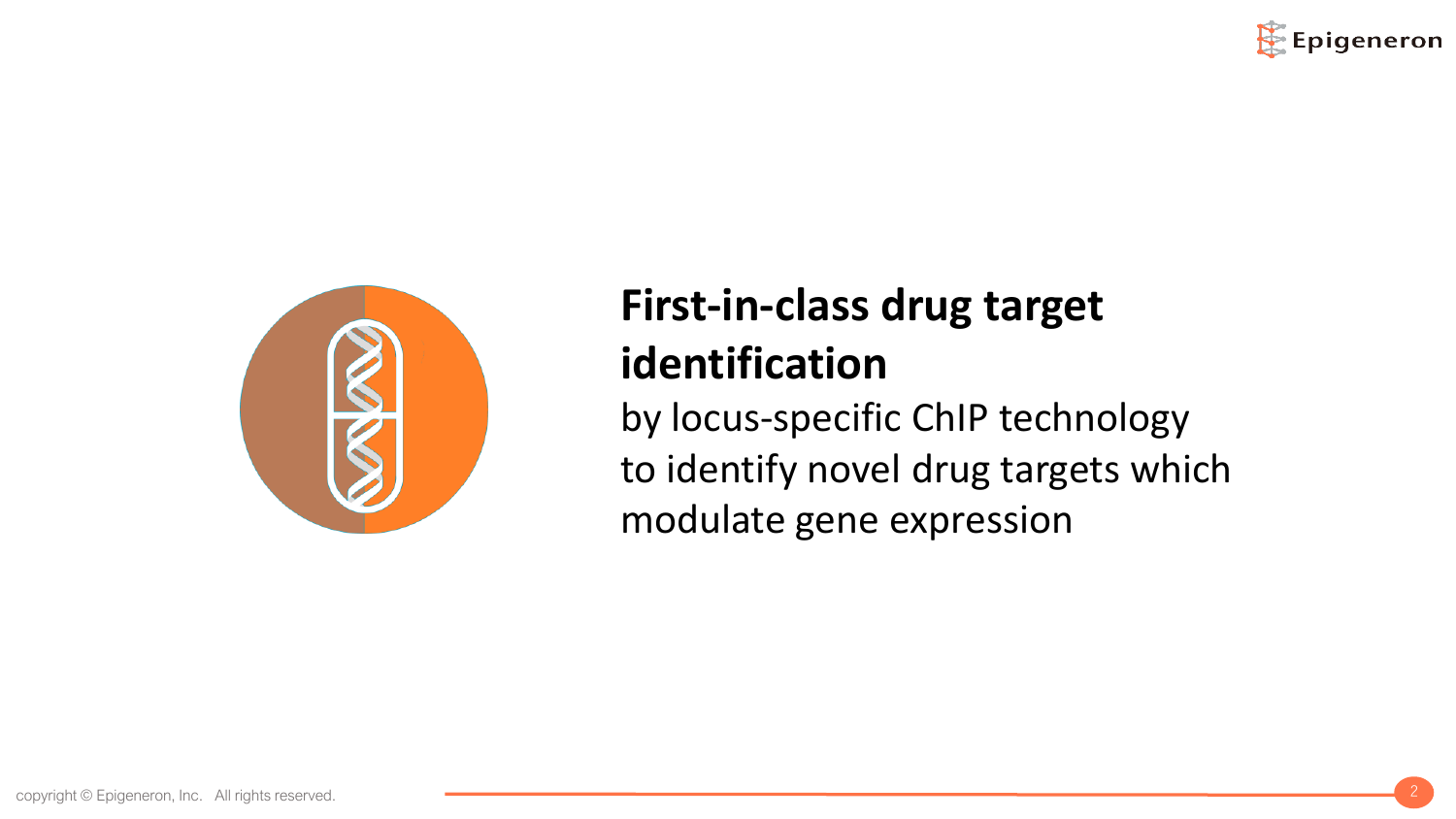

|                        | Prevalent cases | Revenue of<br>drugs | Challenges                                                           |
|------------------------|-----------------|---------------------|----------------------------------------------------------------------|
| <b>HBV</b>             | 294.5 Mil       | \$2.3 Bil           | Limited efficacy and<br>limited accessible drugs                     |
| <b>HIV</b>             | 36.7 Mil        | <b>\$22.0 Bil</b>   | No drug to remove<br>or inactivate<br>provirus<br>(Limited efficacy) |
| Pathogenic<br>bacteria | > 300 Mil       | \$38.3 bil          | Outbreaks of drug-<br>resistant bacteria                             |

Source: WHO, BCC publishing, CDC, Heptitis B foundation, World bank, etc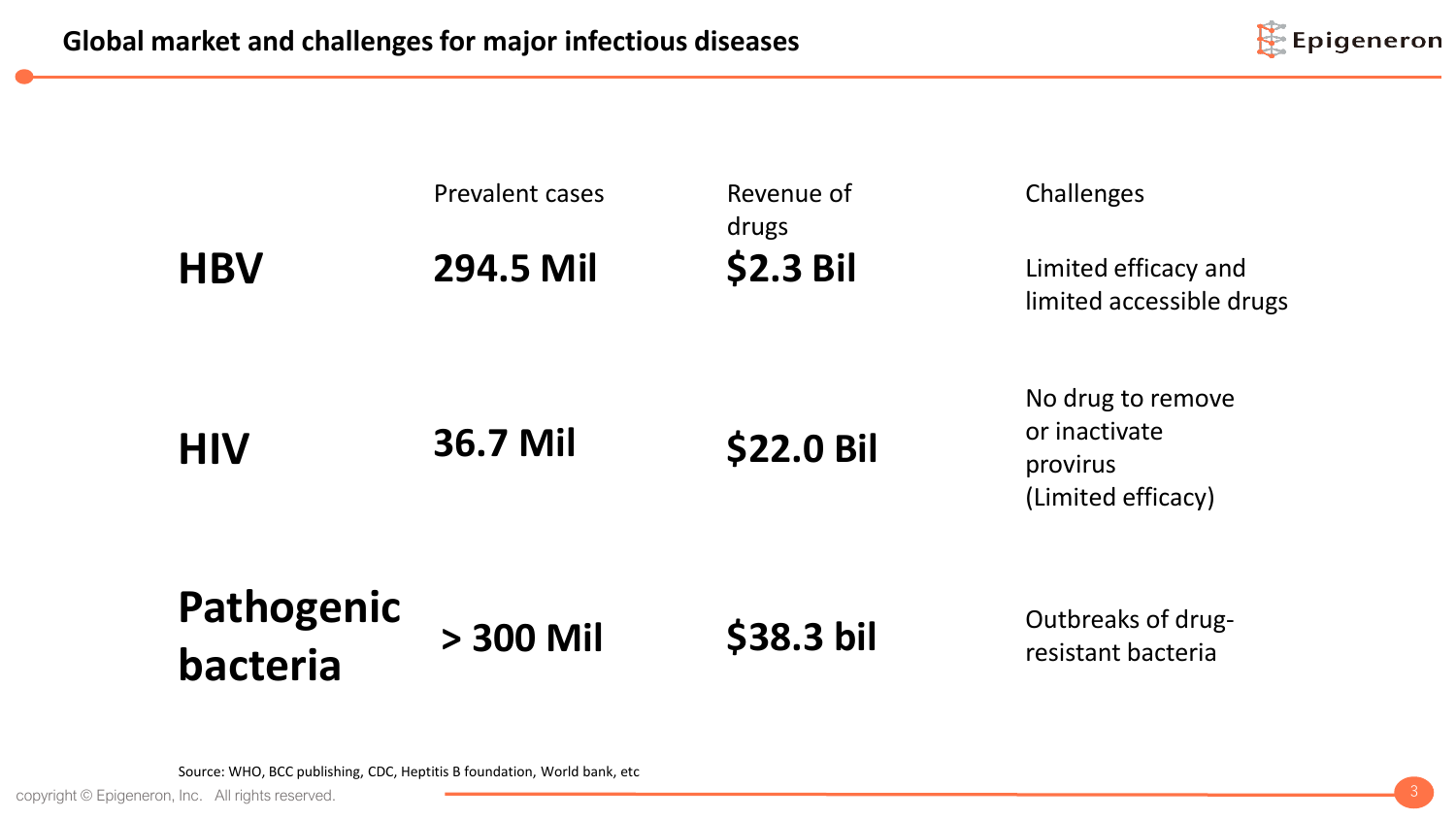

**Challenges to the conventional approaches Our solutions**

Limited efficacy

Resistant to existing

antibiotics

#### Viruses

 $\checkmark$  Targeting virus genome themselves.

#### Bacteria

- $\checkmark$  Not to kill the pathogens but to remove pathogenicity
- Targeting effector genes that give pathogenicity to

pathogens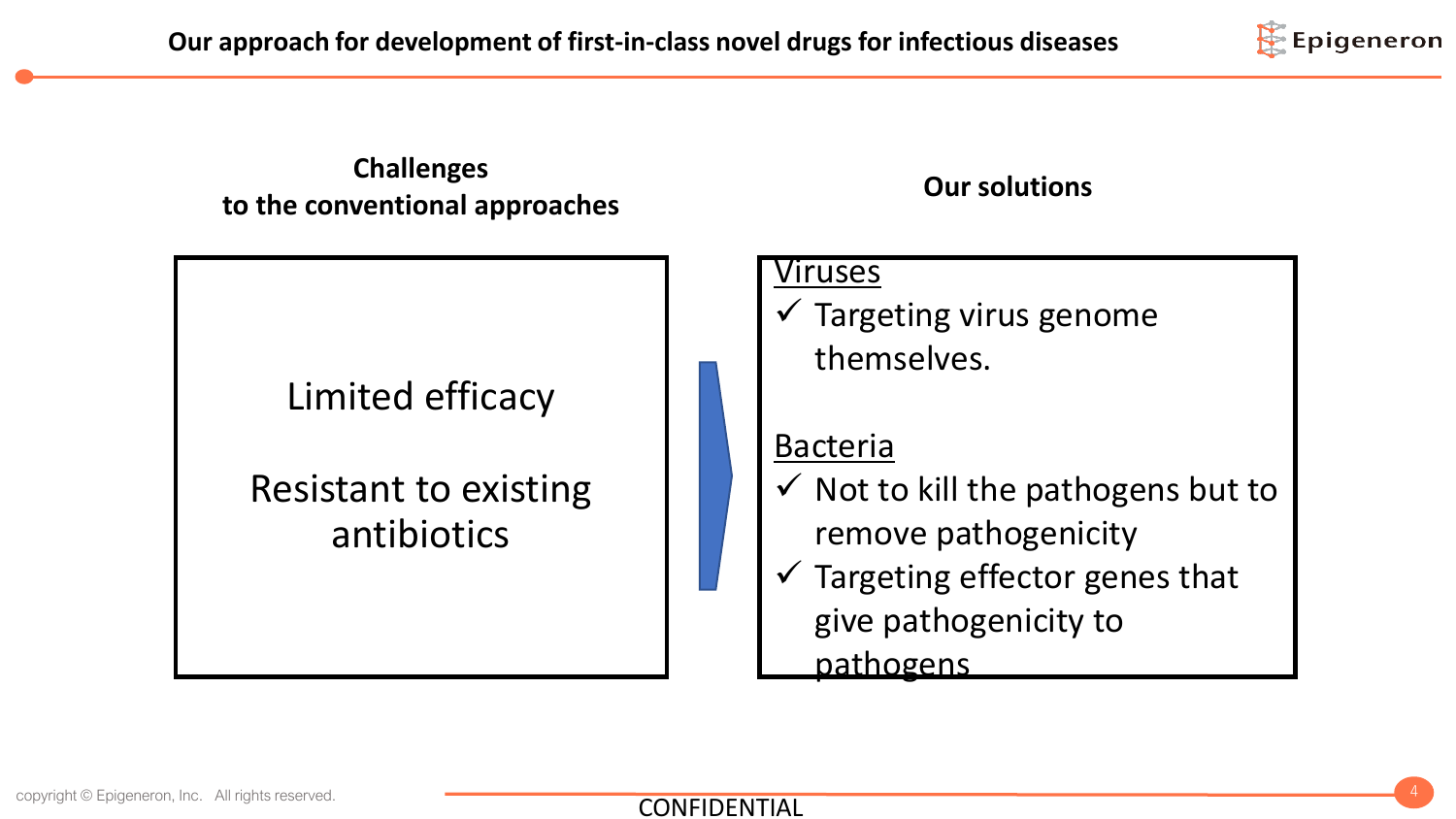- Epigeneron
- Locus-specific ChIP is to isolate specific genomic regions while retaining molecular interactions to identify molecules (proteins, RNAs, and other genomic regions) associated with the target genomic regions.
- The locus-tagging can be achieved by (1) insertion of the recognition sequences of an exogenous DNA-binding molecule or (2) engineered DNA-binding molecules such as the CRISPR system.

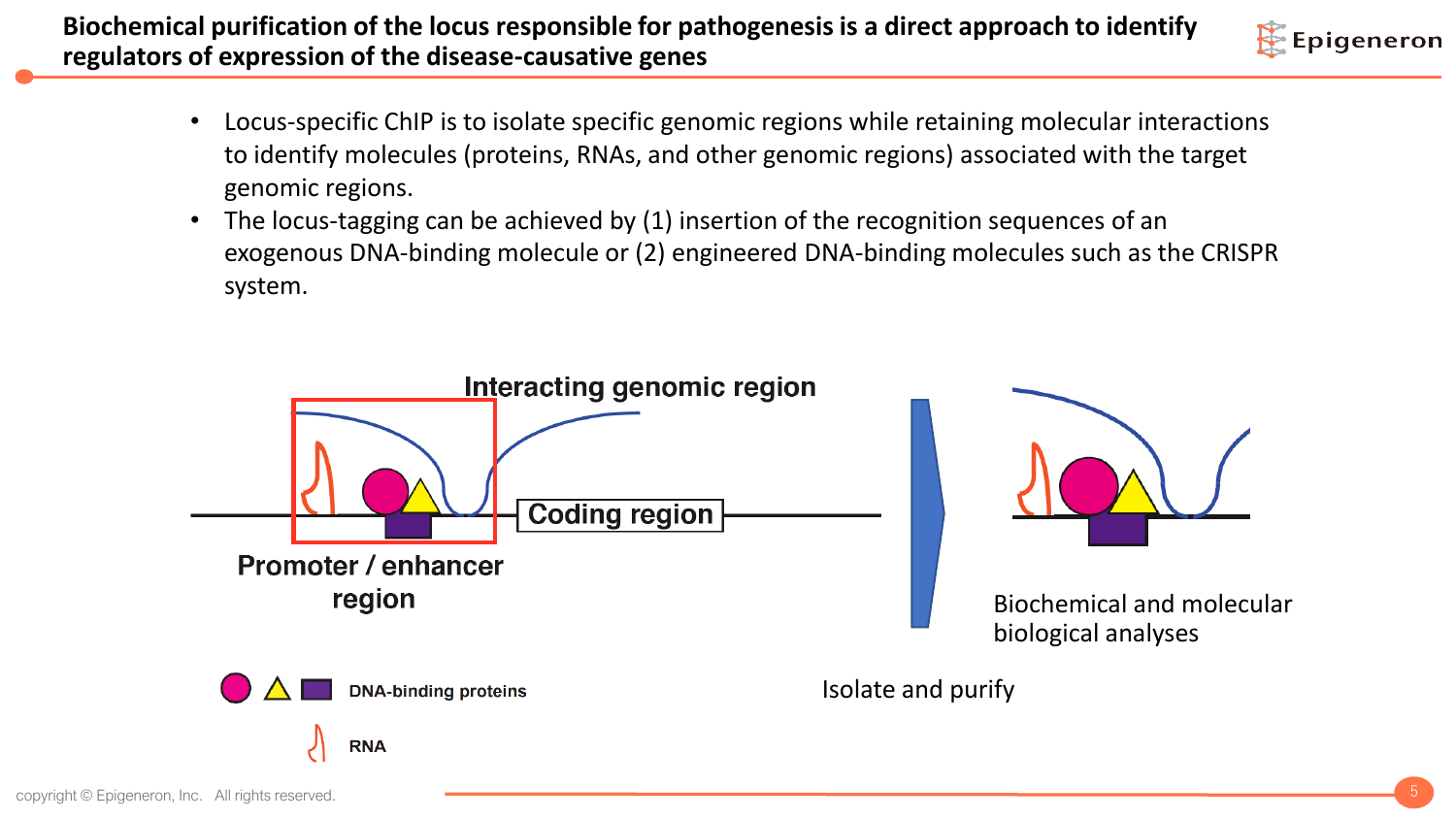

Transcription factors

Enzymes modifying histones and other proteins / RNAs\*

DNA modifying enzymes\*

Chromatin remodelers

DNA-binding proteins

DNA-binding RNA

Genomic regions regulating gene expression such as enhancers and silencers

**\*: Potentially appropriate drug targets of drug discovery research**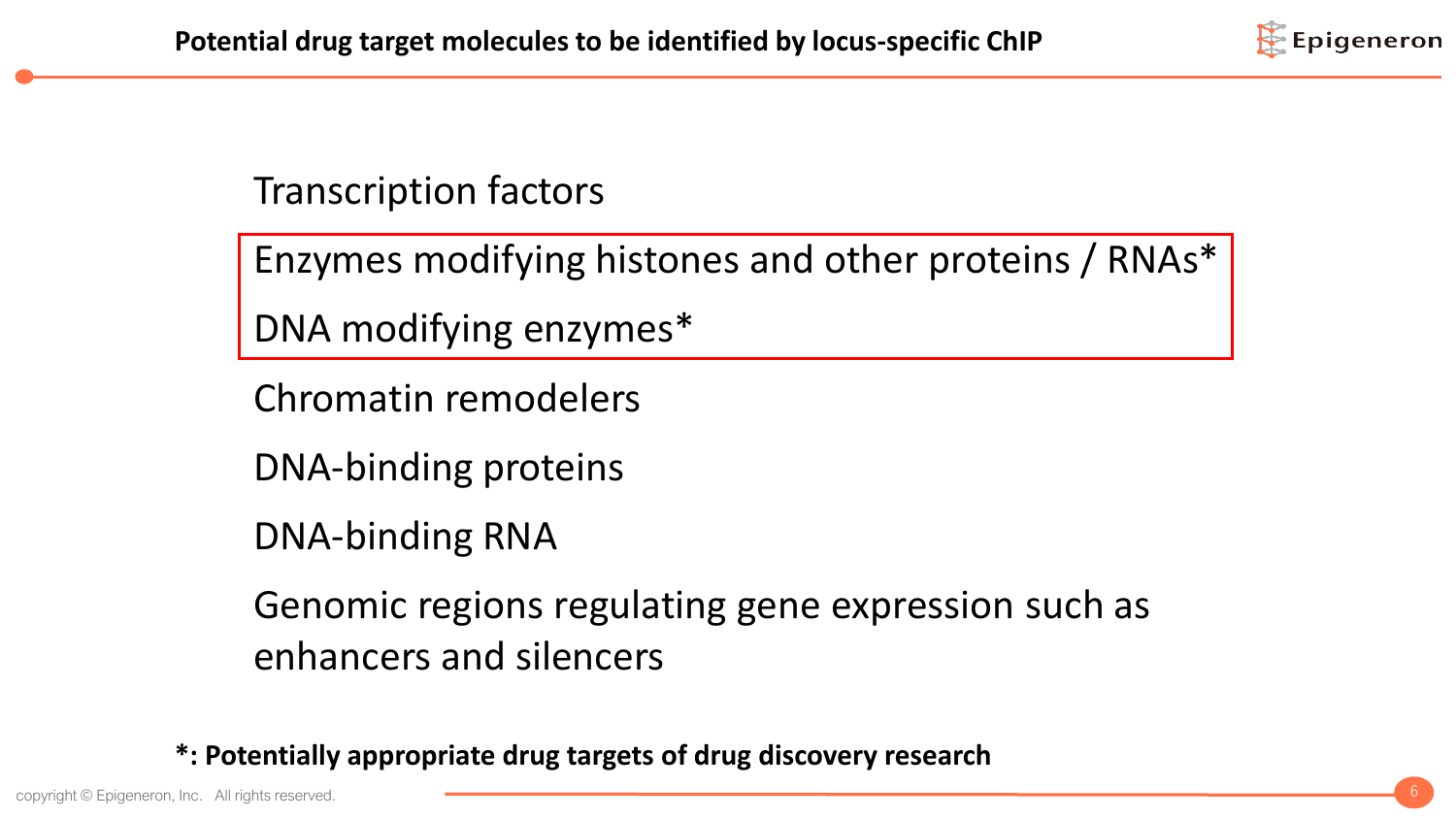

HBsAggene

Polymerase

rmene

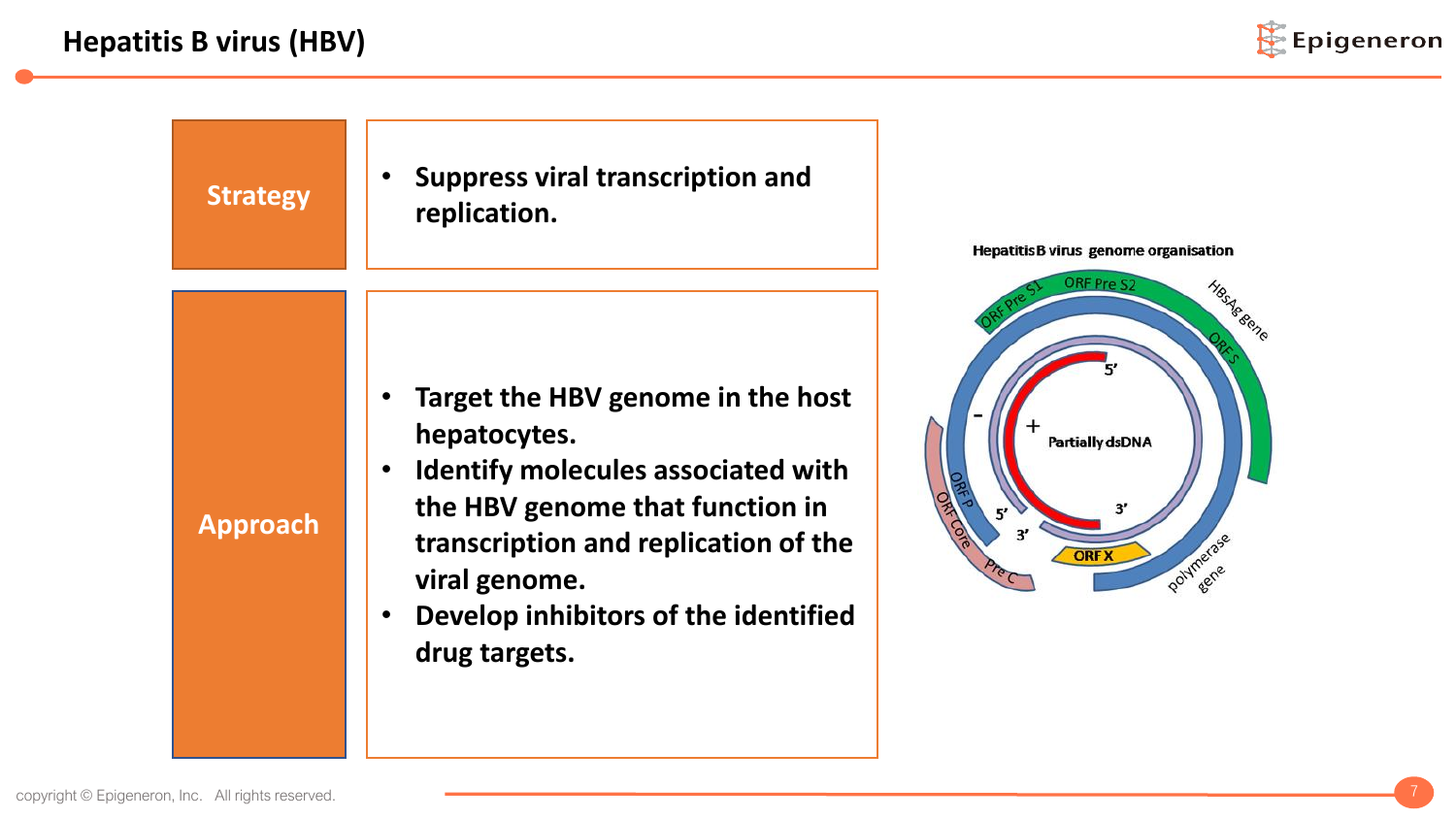

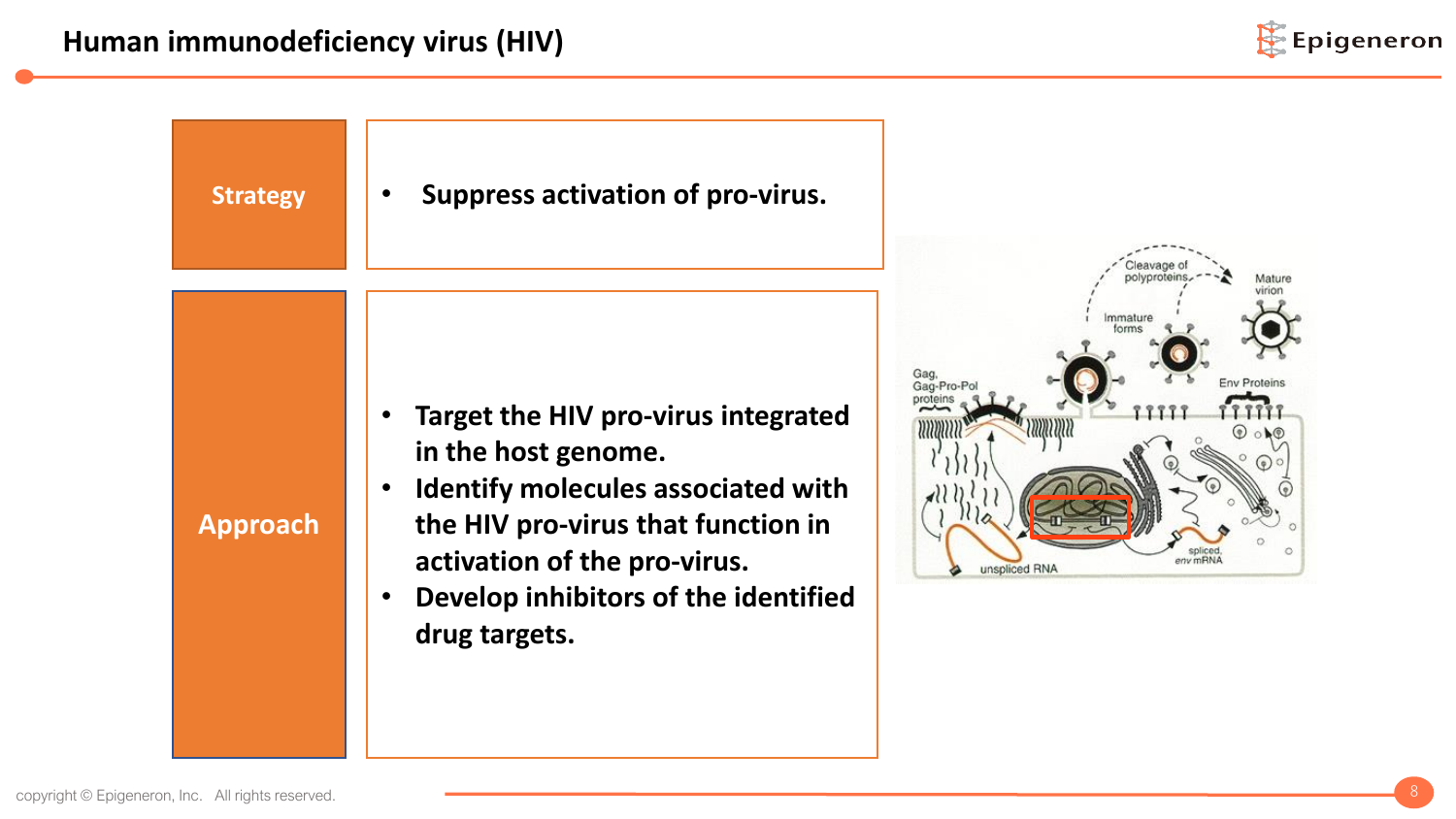

| <b>Strategy</b>      | Do not induce emergence of drug-resistant pathogens.<br>Not to kill the pathogens but to remove pathogenicity.                                                    |              |  |
|----------------------|-------------------------------------------------------------------------------------------------------------------------------------------------------------------|--------------|--|
| <b>Approach</b>      | Target the bacterial genome regulating:<br>$\checkmark$ Genes essential for survival of the pathogen.<br>Effector genes involved in pathogenesis.<br>$\checkmark$ |              |  |
|                      | <b>Essential gene</b>                                                                                                                                             | Candidate    |  |
| <b>Effector gene</b> |                                                                                                                                                                   | drug targets |  |

copyright © Epigeneron, Inc. All rights reserved. 9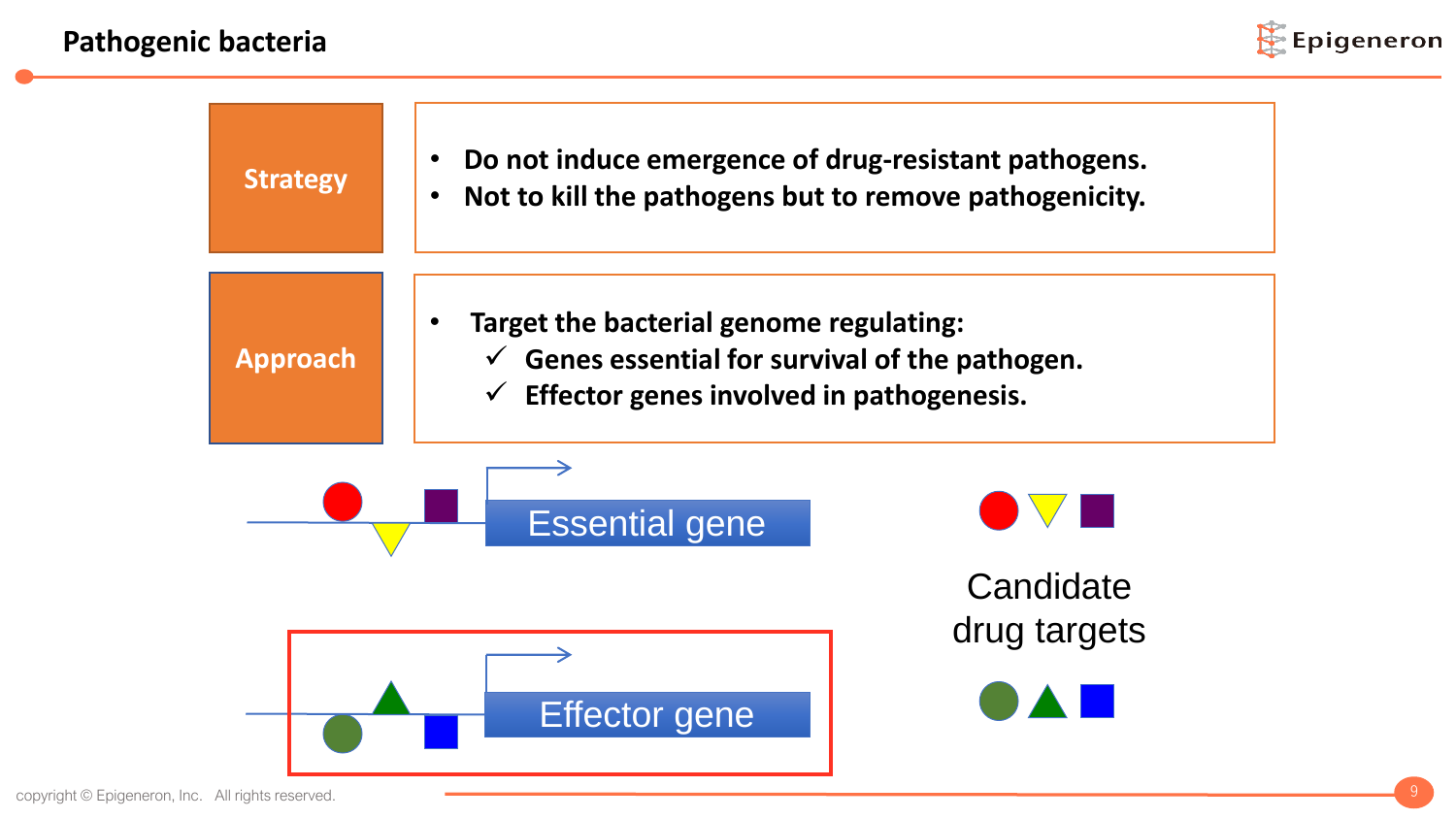



#### **Strength of Epigeneron:**

- **Proven track record for iChIP/enChIP technology.**
- **Identify potential drug targets within 6-12 months.**
- **Research collaboration in translational research with Hirosaki University School of Medicine.**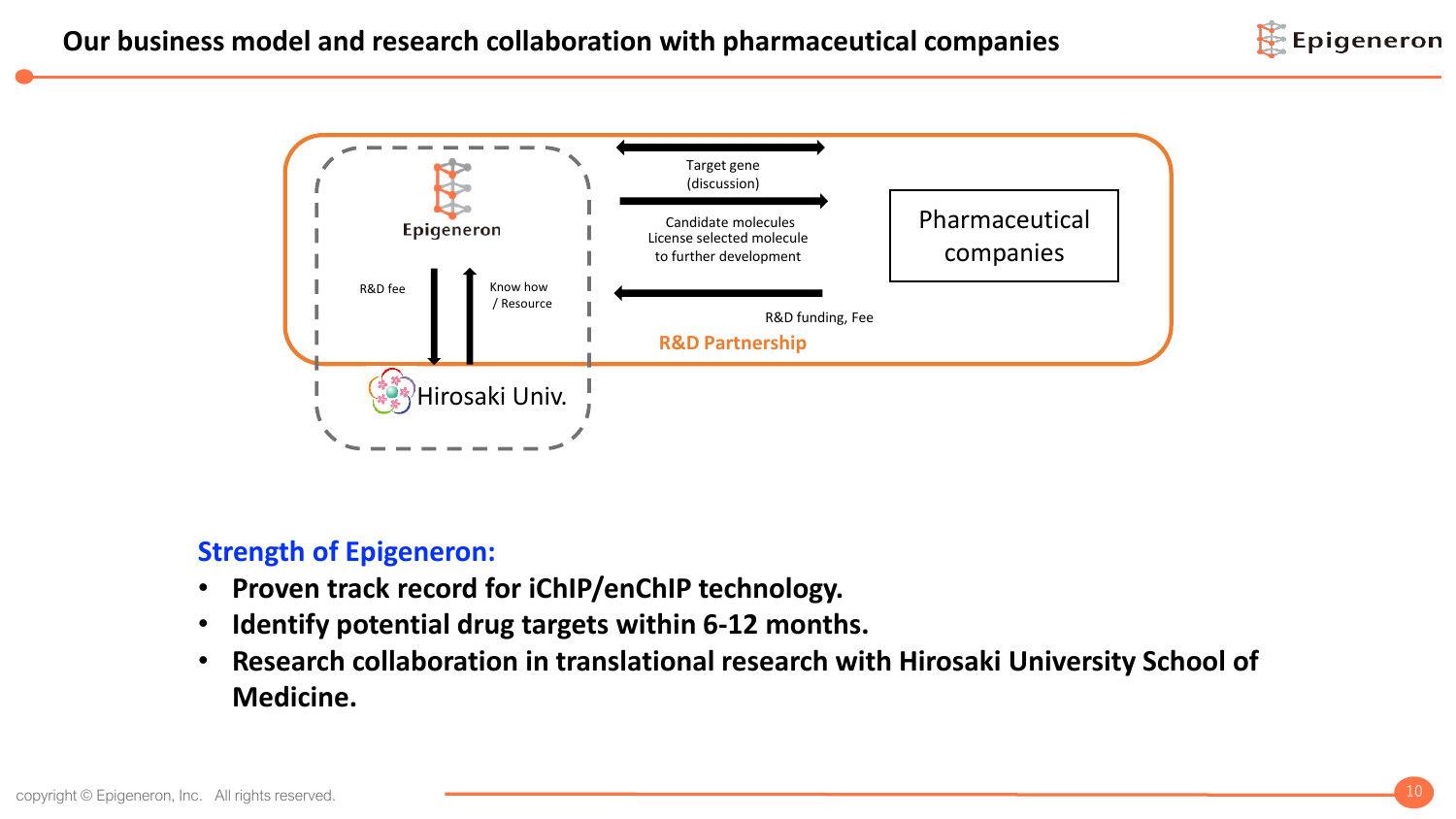**Plans for 2019 - 2022**



**Locus-specific ChIP:**

- **Research collaboration with RaQualia for idiopathic pediatric nephrotic syndrome**
- **Progress of in-house projects:**
	- ✓ **Oncology: p16 and tumor-specific PD-L1**
	- ✓ **Neurology: APP**

## **ORNi-PCR (other platform technology) :**

- **Commercialization for detection of genome-edited cells**
- **License to diagnostics, medical device and CDMO companies**

**2019 2020 2021 2022 ORNi-PCR Locus-specific ChIP Revenue growth**

## **Financing:** • **Series B**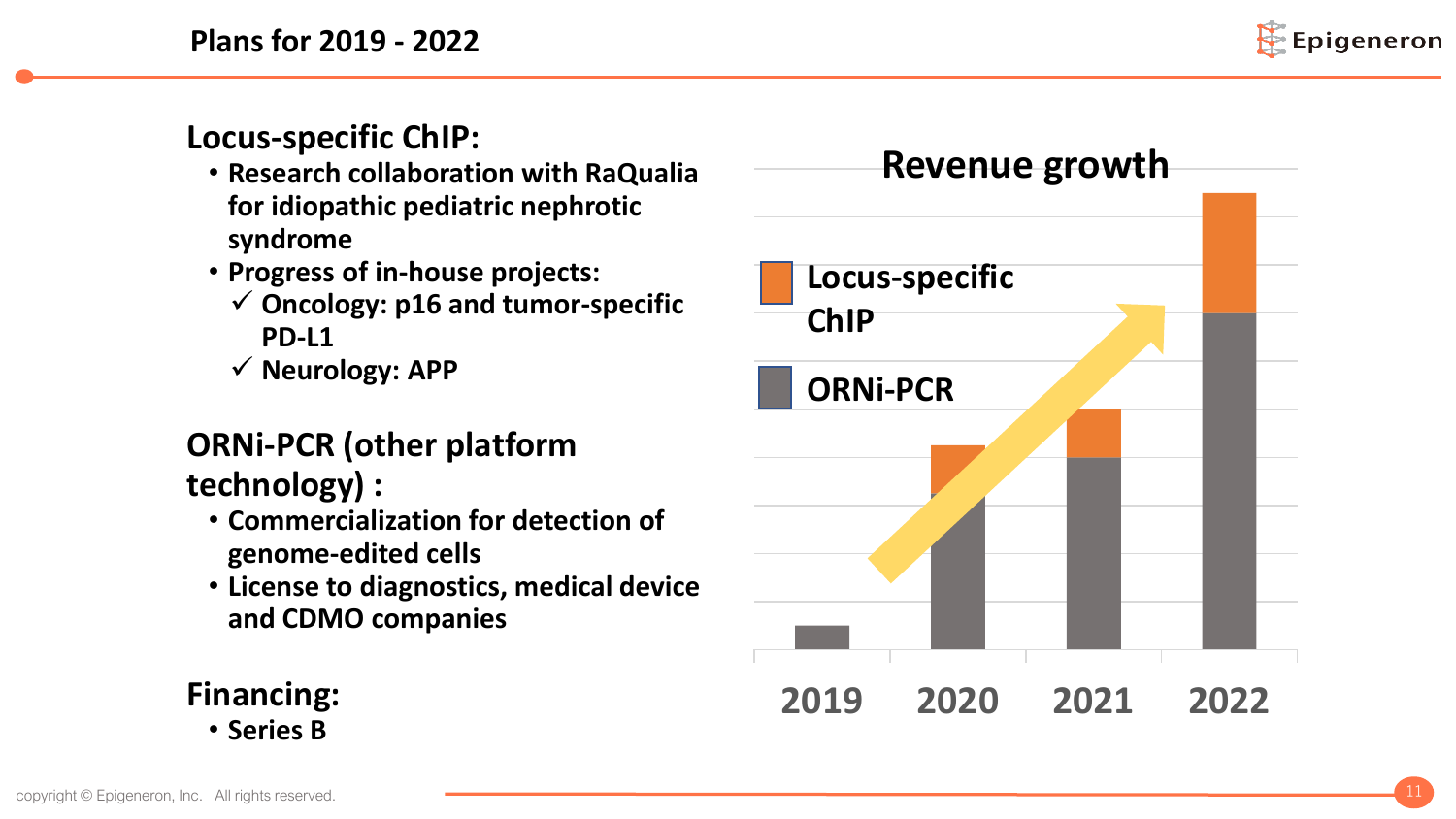**History**



# **April 16, 2015: Founded as LLC**

**Dec, 2017: Incorporated**

**Feb, 2018: Seed round [15 M JPY (ca. \$14k)] from University of Tokyo Edge Capital (UTEC)** 

**May, 2018: Opened research Facility in Bayer CoLaborator in Kobe**

**Sep, 2018: Series A [200 M JPY (ca. \$1.9M)] from UTEC**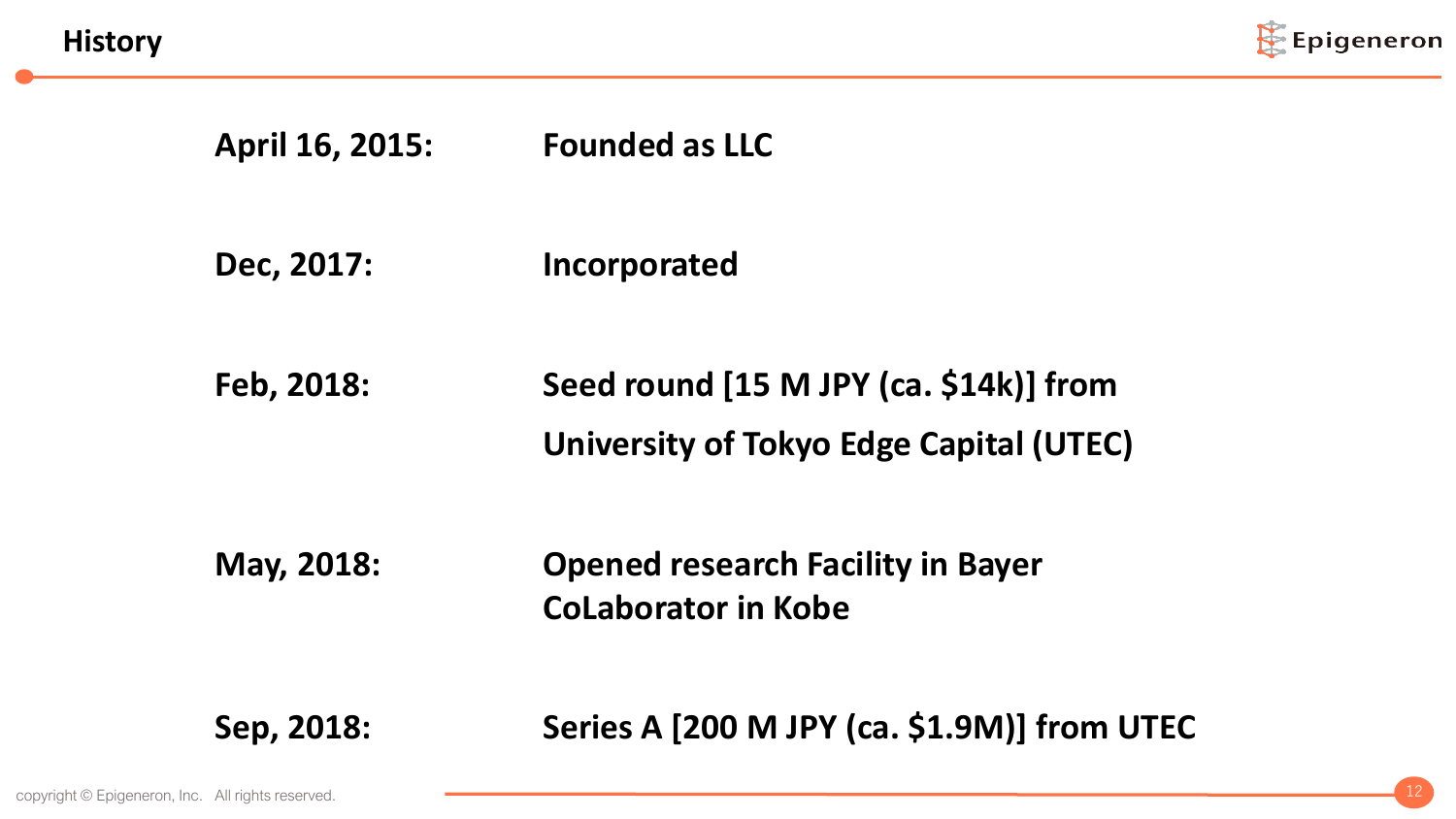#### **Team**